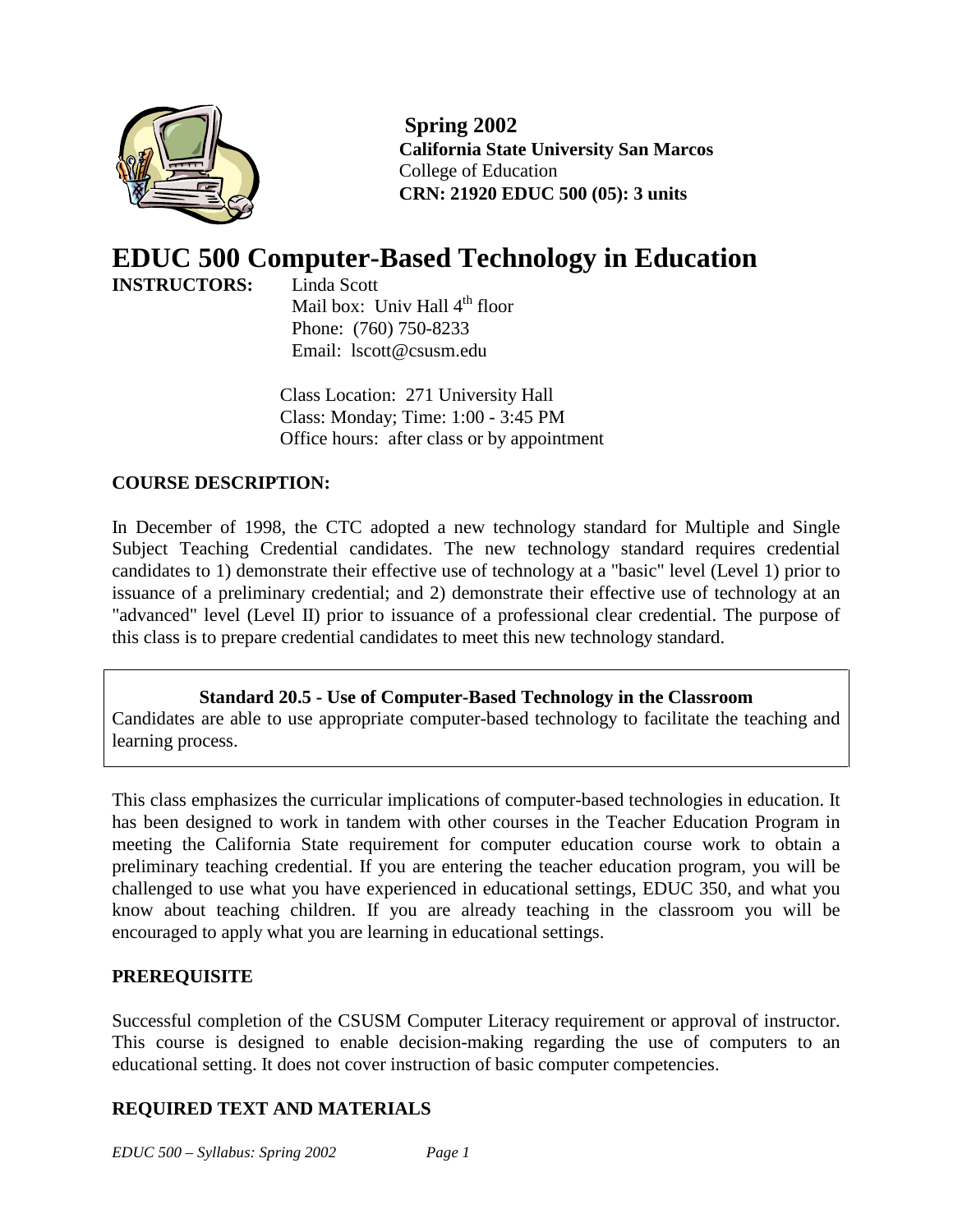- Teachers Discovering Computers: Integrating Technology in the Classroom (Shelly Cashman Series) Second Edition
- Five Disks 1.40 MB PC or Mac Format (Label with your name) OR ZIP Disk
- Pay for Print Card: May be purchased in Academic Hall 202

### • **RECOMMENDED TEXT**

NETS for Students: Connecting Curriculum & Technology. (2000). International Society for Technology in Education (ISTE). ISBN 1-56484-150-2

### **Optional Resources**

- Bowers, C.A. 1988. *The Cultural Dimensions of Educational Computing*. Teachers College: New York, NY.
- Cummins, Jim & Sayers, Dennis. 1995 *Brave New Schools: Challenging cultural literacy through global learning networks*. St. Martin's Press: NY.
- National Educational Technology Standards for Teachers: NETS Book

#### **COE Mission Statement**

The mission of the College of Education Community is to collaboratively transform public education by preparing thoughtful educators and advancing professional practices. We are committed to diversity, educational equity, and social justice, exemplified through reflective teaching, life-long learning, innovative research, and ongoing service. Our practices demonstrate a commitment to student centered education, diversity, collaboration, professionalism, and shared governance.

### **COURSE OBJECTIVES**:

This class will help you to:

- gain proficiency in the use of computers
- make informed and critically reflective decisions regarding the choice, use and creation of educational technology applications

The following required competencies for all California teachers have been established by legislation. Commencing January 1, 2000, the minimum requirements for the preliminary multiple or single subject credential include demonstration of the ability to do the following:

(1) Identify issues involved in the access to, use of, and control of computer-based technologies, including, but not limited to:

- (a) the impact of technology upon the learning process;
- (b) the moral, legal, and ethical implications, including copyright infringement;

(c) the economic and social implications of that access, use, and control, including the need to provide equitable access to technology.

(2) Demonstrate, within appropriate subject areas and grade levels, the application and use of computer-based technology as a tool to enhance the development of problem solving skills, critical thinking skills, or creative processes through course-based projects and demonstration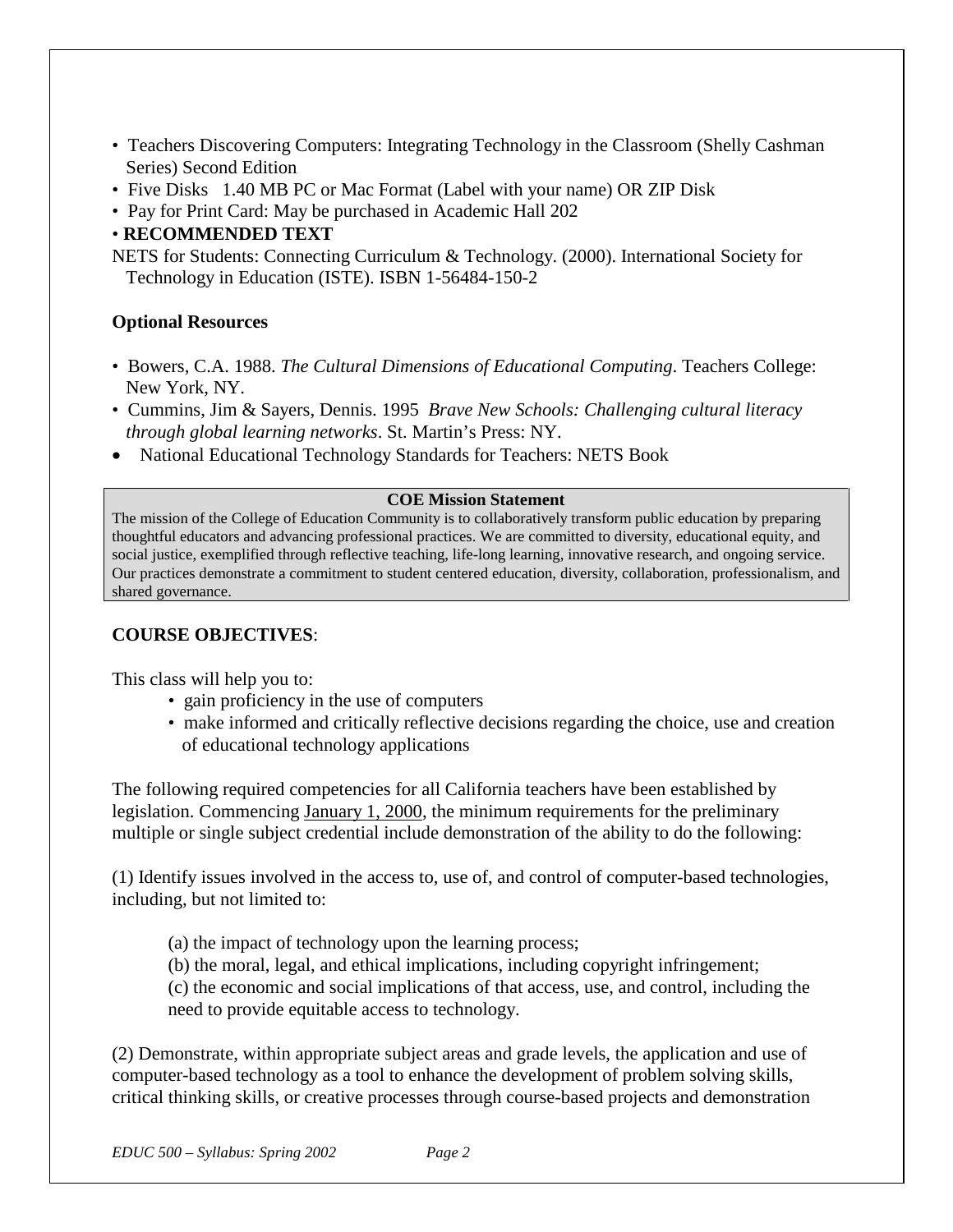lessons. Demonstrate knowledge of basic operations, terminology, and capabilities of computerbased technology and the use of computer hardware, software, and system components.

(3) Appropriate to the subject area and grade level, demonstrate a basic understanding of and ability to use representative programs from each of the following categories:

(a) computer applications and electronic tools, such as word processing, data bases, graphics, spreadsheets, telecommunications (including email), portfolio management, page-layout, networking, reference, and authoring software;

(b) technology-based activities, such as simulations, demonstrations, tutorials, drill and practice, and interactive software;

(c) utility programs for classroom administration, such as those for record keeping, gradebook, lesson planning, generating instructional materials, and managing instruction.

(4) Demonstrate the application and use of computer-based technologies as tools to enable the development of problem-solving skills, critical thinking skills, and creative processes. Examples of such skills and processes are: gathering and analyzing data, generating and testing hypotheses, classifying, comparing and contrasting, inferring, evaluating and composing and designing.

# いん ADMINISTRATIVE REQUIREMENTS OF STUDENTS

This class will utilize distributed learning instructional strategies. Students must keep up with class assignments from week to week and will complete the lab assignments in both on-campus or off-campus locations. Plan to spend up to seven hours out of class each week to complete required readings, communicate with email, complete or expand lab assignments and to gain familiarity with educational technology applications.

Students are required to keep a copy of all work and are expected to submit examples of best practice for their portfolio evaluation. All proof of work accomplished is the responsibility of the student. Students will construct a notebook, portfolio, including disk(s) of the work done over the semester to serve as a professional portfolio and sampling of technology accomplishments. In some cases assignments may be completed within the allotted class time.

Please be sure to read and understand the CSUSM policy on plagiarism and cheating as it will be strictly enforced. Academic dishonesty including plagiarism or copyright infringement will be reported to the University and will result in a course grade of F.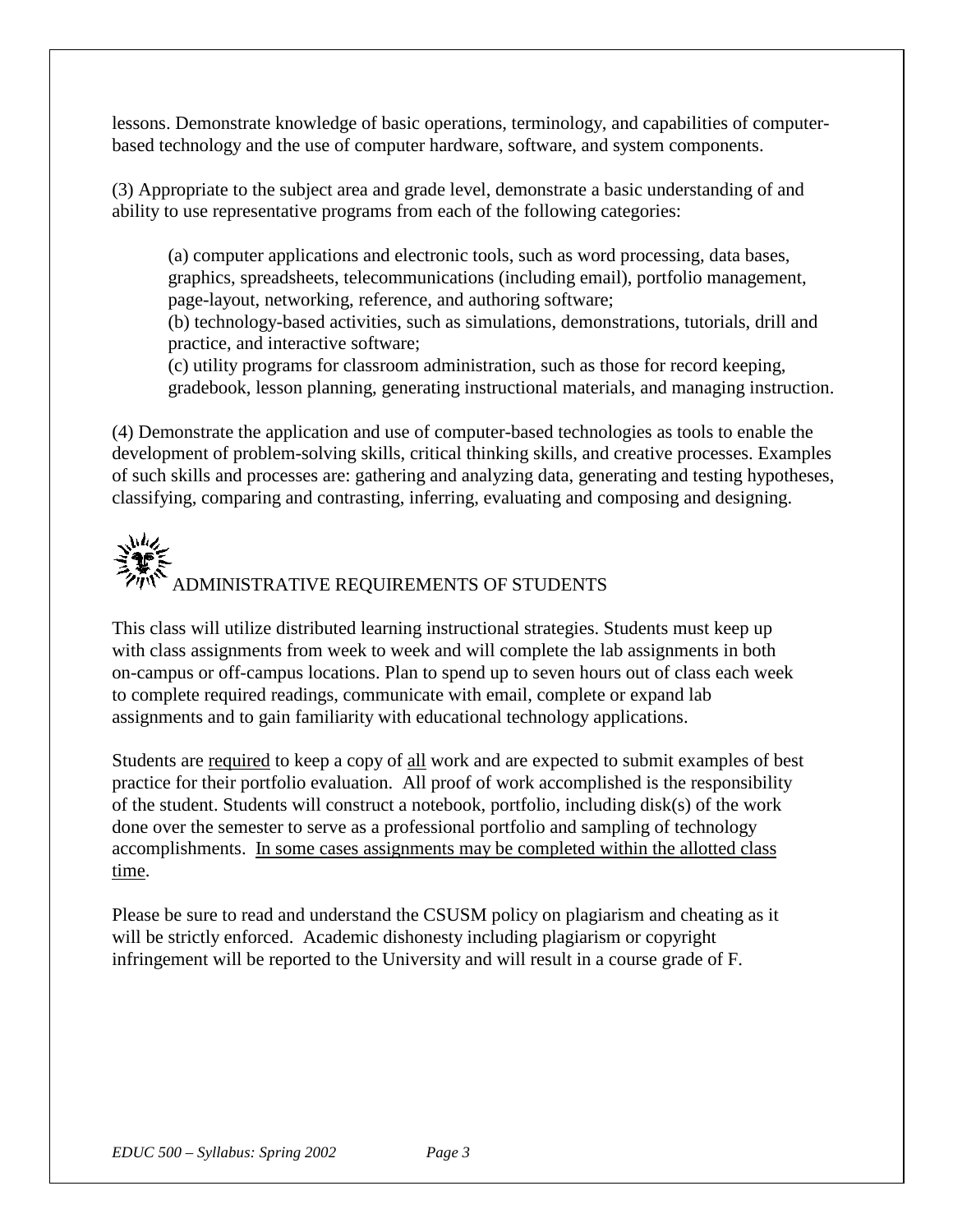# **Attendance Policy**

Due to the dynamic and interactive nature of this course, all students are expected to attend specifically designated classes and communicate regularly with email study groups and instructor to participate in distributed learning activities. Attendance for Ed500 is measured by the degree of active participation both online and in class, the quality of lab work assignments, and the degree of investment as evidenced by positive interaction with professor and peers. Should the student have extenuating circumstances, s/he should contact the instructor as soon as possible.

### **REQUIREMENTS AND EVALUATION:**

California State University San Marcos has adopted an all-university writing requirement. In each course, students are required to write at least 2500 words in essays, exercises, papers and examinations.

### • **Quizzes, Labs and Assignments**

Quizzes will cover any material taught during class lessons or assigned readings. Labs will reflect work done at the computers. Assignments will be made to reinforce concepts covered in class and to provide adequate practice. Dependability and promptness are expected. Late assignments will receive reduced points. If you find you cannot be in class, please make sure another class member delivers your assignment. All assignments should be prepared in a digitized format and **printed out free of spelling and/or grammar mistakes**. Back up your work regularly. (Note: Email and WebCT assignments  $=$  5 points each; all other assignments  $=$ 10-15 points; Quiz = 30 points).

### • **Assignment Evaluation**

Total points for an assignment (may be 15, 10, or 5 points) will be given when: all components of the assignment have been completed to the fullest extent and submitted on time, no grammar or spelling errors are evident, and student has shown understanding of the course concepts addressed in the assignment. Points are deducted for late, incomplete or when the quality of the work does not reflect a graduate level.

### • **Portfolio Assessment and Final Project**

Critical Analysis: This class requires that you engage in self-reflection to assess the degree to which you have comprehended and are able to apply the concepts covered in this class. You are required to create a portfolio of appropriate samples from your class assignments that you believe best reflect your progress and growth. These may include, but not be limited to the following: sample of a word-processed document, database or spreadsheet projects, PowerPoint, telecommunication assignments. Your portfolio will be submitted with six samples, two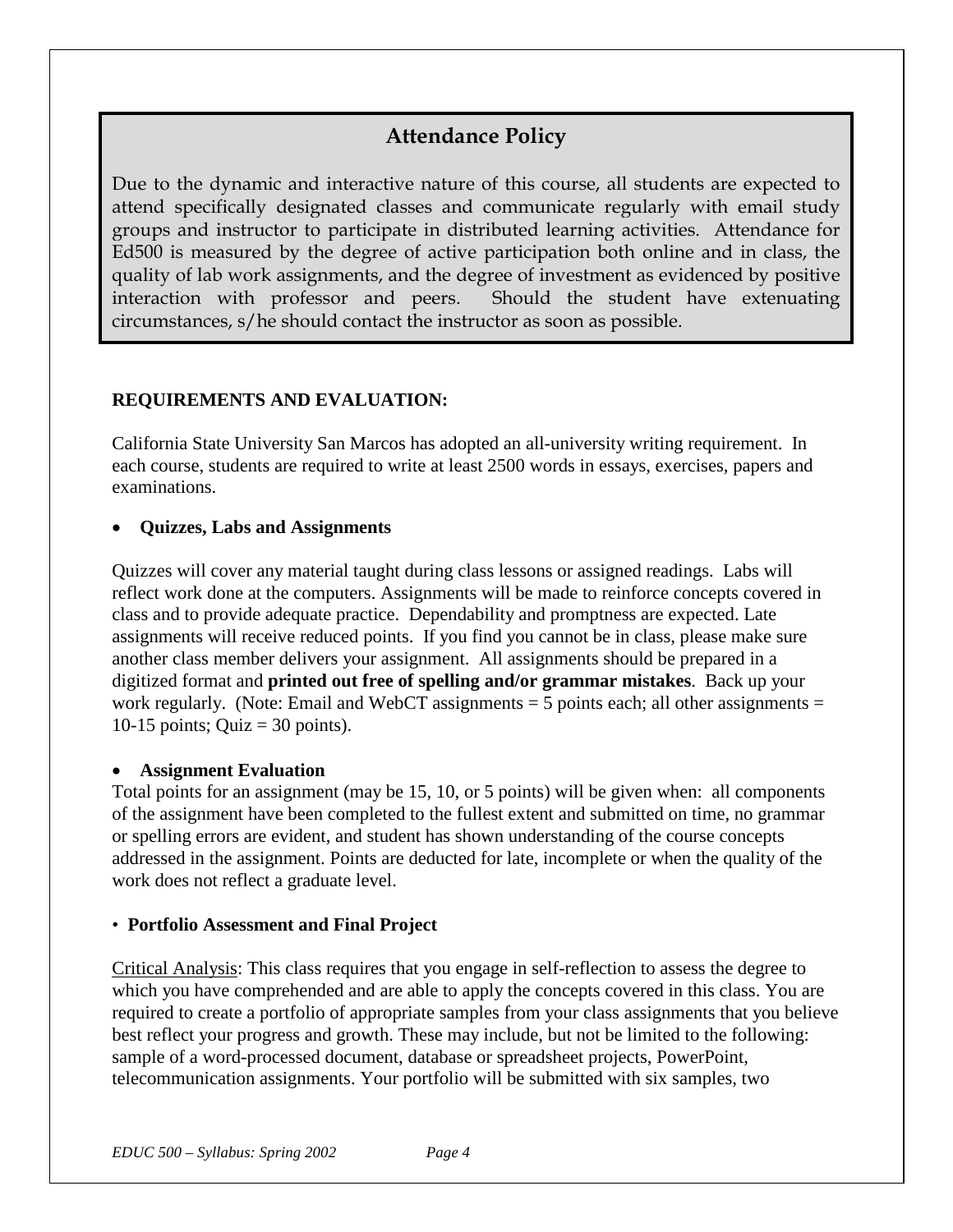reflections, & journal of readings. The portfolio is organized in a folder with a cover page and table of contents.

Reflection: From your portfolio samples, select two that are most meaningful to you. Using a word processor, compose a critical reflection describing (a) why you selected these two to write about,

(b) what did you enjoy about completing them? (c) what challenges did they present? (d) how did you overcame any obstacles? (e) what did you learn from those assignments? And, most importantly…(f) how would you change your work now that you have had time to reflect? (These reflections equal three pages double spaced, 12 point Times Font - submitted with portfolio).

Synthesis: From the items in your portfolio, select one application that you would like to investigate further. Develop a student project beyond what the original assignment required. Expand and demonstrate your skills in the application to a higher degree (instructor approval required). The goal of this assignment is to demonstrate your ability to identify, act on, and achieve goals for self-learning with educational applications of technology. (Final Project). This project will be presented to the class prior to the week of finals.

Application: Using the Lesson Plan Template specified, create a lesson utilizing technology to teach a particular content or skill (developed in the final project). Describe the target population (including age), curriculum standards, instructional objectives, instructional plan for implementation, and methods of evaluation. If you have not previously taught in the classroom, take your plan to a classroom teacher and get feedback before you present. This lesson plan will coincide with the Synthesis (Final Project). (use ASSURE lesson plan format from your textbook).

### **• Class Investment**

Your investment in this class is demonstrated through regular class attendance and participation, through active, constructive and creative contributions - both online and in class, and through participation in cooperative collaborative learning. The past experience, teaching and computer expertise of class members will benefit everyone and provide a valuable resource for the class

50% - labs & assignments

- 30% quizzes, portfolio and final project
- 20% class investment (attendance and participation)

### **GRADING PROCEDURES AND ASSIGNMENTS**

Grading is calculated on the standard of

| $94 - 100 = A$ | $80 - 83 = B$   | $70 - 73 = C$ |
|----------------|-----------------|---------------|
| $90 - 93 = A$  | $77 - 79 = C +$ | $60 - 69 = D$ |